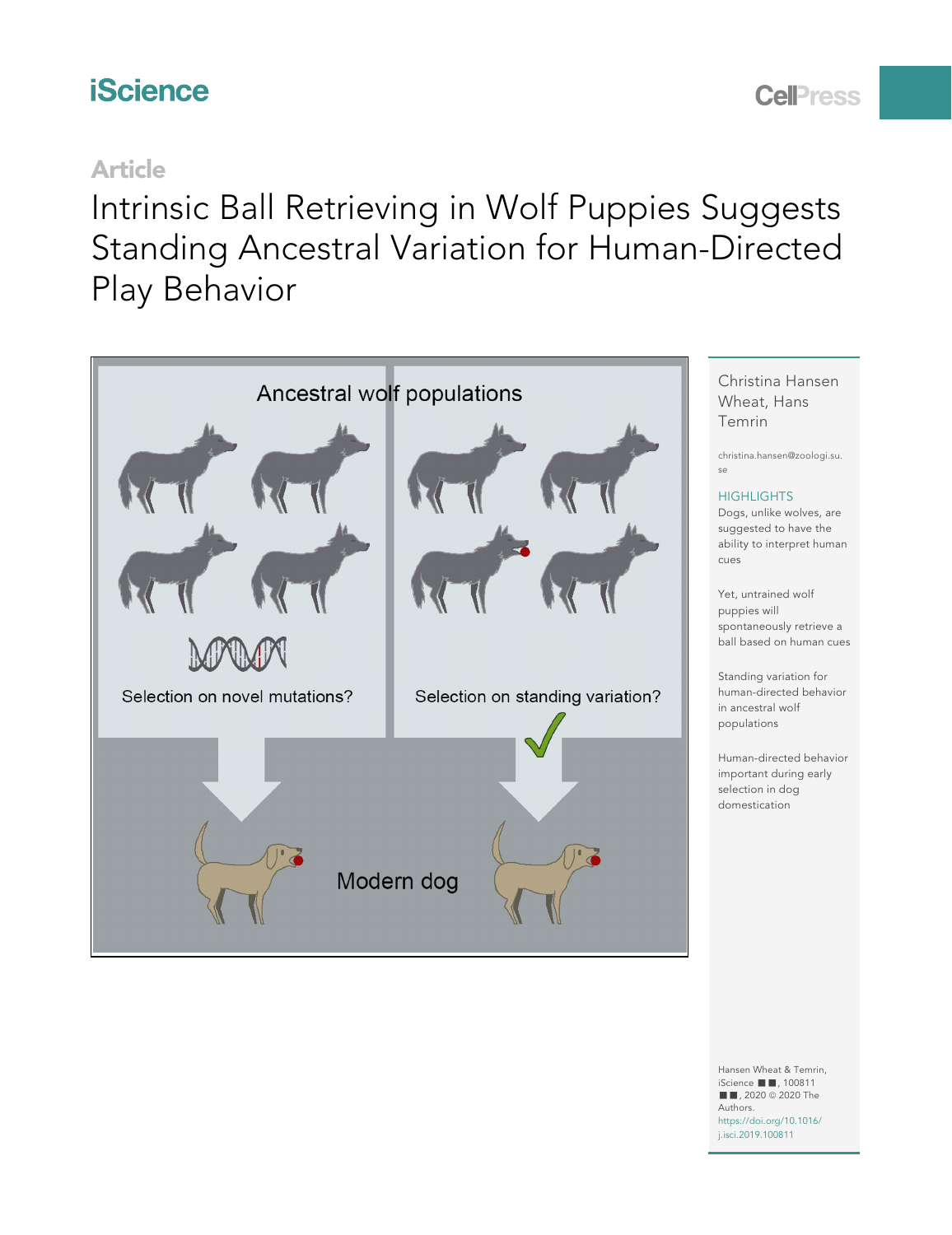# **iScience**

### Article

# Intrinsic Ball Retrieving in Wolf Puppies Suggests Standing Ancestral Variation for Human-Directed Play Behavior

Christina Hansen Wheat<sup>[1](#page-1-0)[,2](#page-1-1),[\\*](#page-1-2)</sup> and Hans Temrin<sup>1</sup>

#### **SUMMARY**

Domestication dramatically alters phenotypes across animal species. Standing variation among ancestral populations often drives phenotypic change during domestication, but some changes are caused by novel mutations. In dogs (Canis familiaris) specifically, it has been suggested that the ability to interpret social-communicative behavior expressed by humans originated post-domestication and this behavior is thus not expected to occur in wolves (Canis lupus). Here we report the observation of three 8-week-old wolf puppies spontaneously responding to social-communicative behaviors from an unfamiliar person by retrieving a ball. This behavioral expression in wolves has significant implications for our understanding and expectations of the genetic foundations of dog behavior. Importantly, our observations indicate that behavioral responses to human social-communicative cues are not unique to dogs. This suggests that, although probably rare, standing variation in the expression of human-directed behavior in ancestral populations could have been an important target for early selective pressures exerted during dog domestication.

#### **INTRODUCTION**

Domesticated animals express dramatic phenotypic alterations compared with their ancestral species ([Darwin, 1868; Driscoll et al., 2009\)](#page-4-0). Although phenotypic change can be attributed to novel mutations, a growing body of evidence suggests that evolutionary change relies heavily upon standing genetic variation ([Barrett and Schluter, 2008; Larson et al., 2014\)](#page-4-1). Indeed, although few novel mutations with large effects account for some phenotypic differences between domestic and ancestral populations [\(Parker et al., 2009;](#page-5-0) [Larson et al., 2014\)](#page-5-0), animal domestication was likely initiated by selection on standing genetic variation within ancestral populations ([Larson et al., 2014](#page-5-1)). The potential for domestic phenotypes to derive from existing variation has been well demonstrated in the farm fox project [\(Belyaev et al., 1985; Trut et al., 2009](#page-4-2)), where strong selection regimes based on observed variation in the behavioral trait tameness (i.e., reduced aggression and increased docility) among pre-selection foxes brought about rapid occurrence of classic morphological phenotypes associated with domestication. Clarifying whether the basis for traits selected upon during early domestication are variants from ancestral populations is central to developing our knowledge of the domestication process. For instance, wild species expressing variation for the trait tameness are arguably more likely to be successfully domesticated compared with species that do not ([Dobney](#page-4-3) [and Larson, 2006](#page-4-3)). Therefore, disentangling whether phenotypic change in domesticates is caused by novel mutations or selection on standing ancestral variation is important if we are to advance our understanding of which traits had a fundamental role during initial stages of animal domestication.

The dog (Canis familiaris), which was domesticated from the gray wolf (Canis lupus) at least 15,000 years ago ([Driscoll et al., 2009\)](#page-4-4), shows extreme phenotypic variation as a species. Present-day dogs are bred for highly breed-specific requirements for behavior and morphology ([Svartberg, 2006; Mehrkam and](#page-5-2) [Wynne, 2014](#page-5-2)), and although a large amount of the resulting variation is believed to originate from standing genetic variation in ancestral populations ([Ostrander and Wayne, 2005\)](#page-5-3), novel mutations have had a significant impact during breed formation [\(Larson et al., 2014](#page-5-1)). For instance, black coat color ([Candille et al.,](#page-4-5) [2007; Anderson et al., 2009](#page-4-5)), chondrodysplasia (foreshortened limbs, [Parker et al., 2009\)](#page-5-0), and brachycephaly (pathologically short muzzle, [Schoenebeck et al., 2012](#page-5-4)) are traits that have occurred in modern dogs through novel mutations. An additional example comes from a genome-wide analysis of genetic difference between dogs and wolves, identifying dogs as having an increased copy number of the amylase locus (AMY2B), which was argued to be a novel adaptation to a starch-rich diet in early-domesticated dogs [\(Axelsson et al., 2014](#page-4-6)). However, investigations of a wider range of individuals revealed standing

**CelPress** 

1

<span id="page-1-0"></span><sup>1</sup>Department of Zoology, Stockholm University, SE-106 91 Stockholm, Sweden 2Lead Contact

<span id="page-1-2"></span><span id="page-1-1"></span><sup>\*</sup>Correspondence:

[christina.hansen@zoologi.su.](mailto:christina.hansen@zoologi.su.se) [se](mailto:christina.hansen@zoologi.su.se)

[https://doi.org/10.1016/j.isci.](https://doi.org/10.1016/j.isci.2019.100811) [2019.100811](https://doi.org/10.1016/j.isci.2019.100811)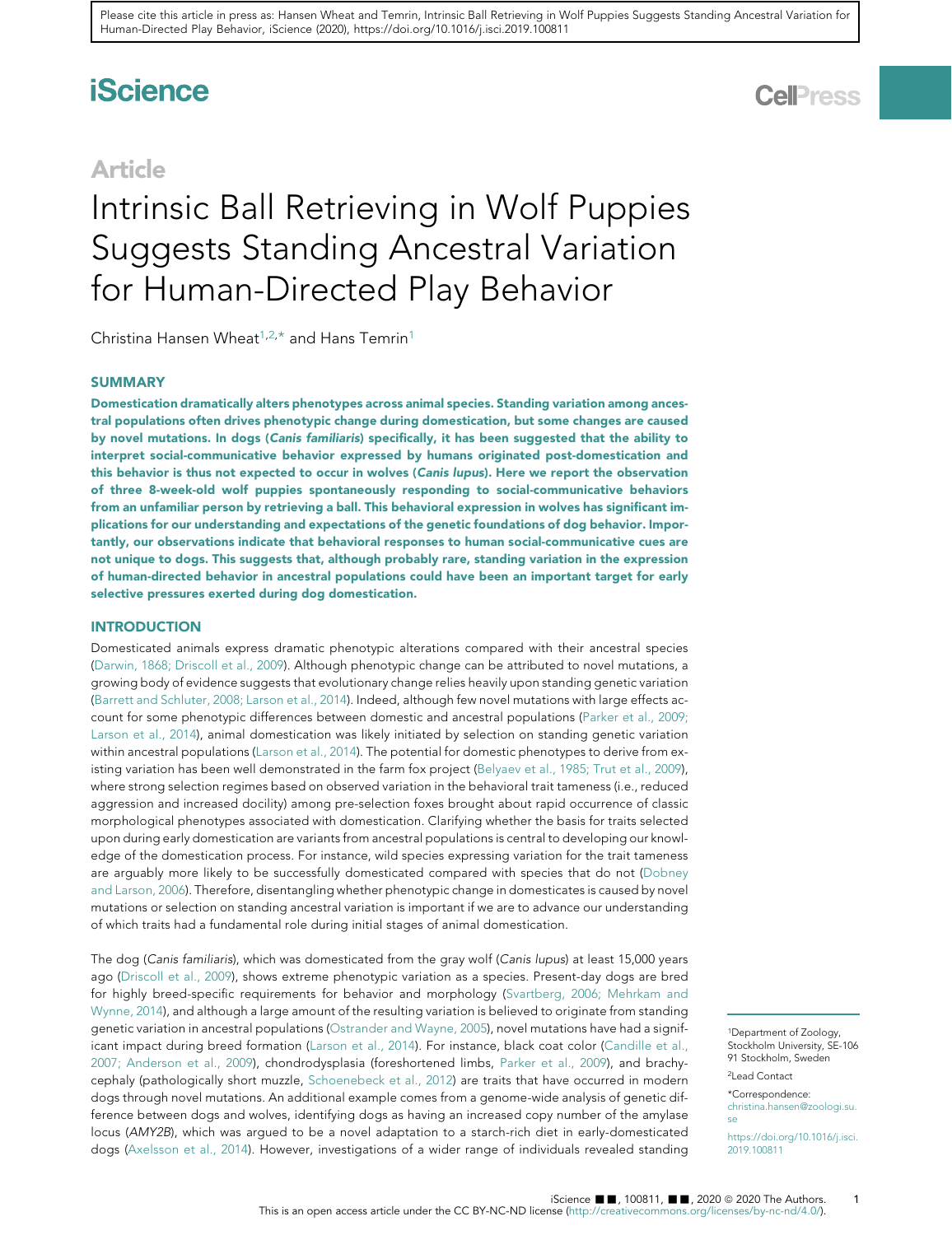# **iScience**

## **Cell**<sub>ress</sub>

<span id="page-2-0"></span>

| Score          | <b>Behavior</b>                                                                             |
|----------------|---------------------------------------------------------------------------------------------|
|                | The puppy shows no interest in the ball                                                     |
|                | The puppy plays with the ball on its own, but aborts                                        |
|                | The puppy plays with the ball on its own, but ignores the puppy assessor's call             |
| $\overline{4}$ | The puppy responds to the puppy assessor's call, initiates retrieving but releases the ball |
|                | The puppy responds to the puppy assessor's call and retrieves the ball to her               |

#### Table 1. Behavioral Scoring

Cooperation in the three consecutive retrieving tests is measured on a scale from 1 to 5, where 1 is no cooperation and 5 is full cooperation.

variation in amylase copy numbers in wolves, thereby shifting the AMY2B example from being a novel mutation important in domestication to yet another example of selection upon standing variation as an essential substrate for domestication [\(Freedman et al., 2014](#page-4-7)). This critical distinction has important implications for hypothesizing how dog domestication could have taken place. Thus, the AMY2B example illustrates the importance of continued research on ancestral species to better describe existing variation among wolves, thereby avoiding misclassification of traits expressed in dogs as novel.

Although much progress has been made in studying the morphological and physiological differences between wolves and dogs, understanding the basis and origins of behavioral variation has proven more elusive [\(Larson and Fuller, 2014](#page-5-5)). One behavioral skill that has been suggested to be novel in dogs compared with wolves is their interspecific social competence (Topál et al., 2009; Miklósi and Topál, [2013\)](#page-5-6). Specifically, it has been posited that, unlike wolves, dogs possess unique skills to interpret human cues (Hare et al., 2002; Topál et al., 2009) and that these skills might have arisen after the domestication process from the gray wolf had been initiated (Hare et al., 2002; Hare and Tomasello, 2005; Miklósi and To[pal, 2013](#page-5-7)). The ability to interpret human social cues has received considerable interest from researchers comparing behavior in dogs and wolves. However, owing to substantial differences in testing procedures, environmental factors, and interpretation of results, consensus among these studies is lacking [\(Hare et al.,](#page-5-7) 2002; Miklósi et al., 2003; Gá[csi et al., 2009; Udell et al., 2008, 2012\)](#page-5-7). Consequently, whether wolves have the ability to interpret human social cues, or whether this is a novel trait in dogs, remains unresolved.

The ability to follow human gestures to access a food reward has been demonstrated in a range of both domesticated and non-domesticated species [\(Maros et al., 2008; von Bayern and Emery, 2009; Hall](#page-5-8) [et al., 2011; Nawroth et al., 2013](#page-5-8)). However, these studies all include some degree of prior training and/ or familiarity with the communicative person. We remove all these factors, including the food reward, by focusing upon human-directed play with an unfamiliar person as a behavior exemplifying human-animal cooperation and animals' ability to interpret human social cues. Human-directed play behavior has been reported in some domesticated species ([Melotti et al., 2014; Mertens and Turner, 2015](#page-5-9)), including dogs (Horváth et al., 2008; Rooney and Bradshaw, 2002; Rooney et al., 2001; Tóth et al., 2008). Dogs can interpret human play cues and adjust their behavioral repertoire when playing with a human instead of a conspecific ([Rooney et al., 2000, 2001](#page-5-11)). Within a domestication context, wherein animals have been selected for greater tolerance of and interactions with humans, interspecific human-directed play behavior represents a highly relevant behavior to address. However, to date only one study exists comparing human-directed playfulness in a domesticated species and its ancestral proxy species [\(Hansen Wheat et al., 2018](#page-4-8)), and studies on human-directed play behavior in wolves have never been attempted.

Here we report on the spontaneous expression of human-directed play behavior, in the form of ball retrieving for an unfamiliar person, in 8-week-old, hand-raised wolves. Our observations occurred during a standardized test in which wolves, with no prior training, are vocally encouraged to retrieve a ball and thus respond to social-communicative behaviors from a human they had never met before. Based on the existing literature (Hare et al., 2002; Topál et al., 2009; Hare and Tomasello, 2005; Miklósi and Topal, [2013\)](#page-5-7), we expected that human-directed play behavior as a trait occurred after the initial domestication of dogs and that wolves therefore would not respond to interspecific social-communicative behaviors or engage in human-directed play with a stranger.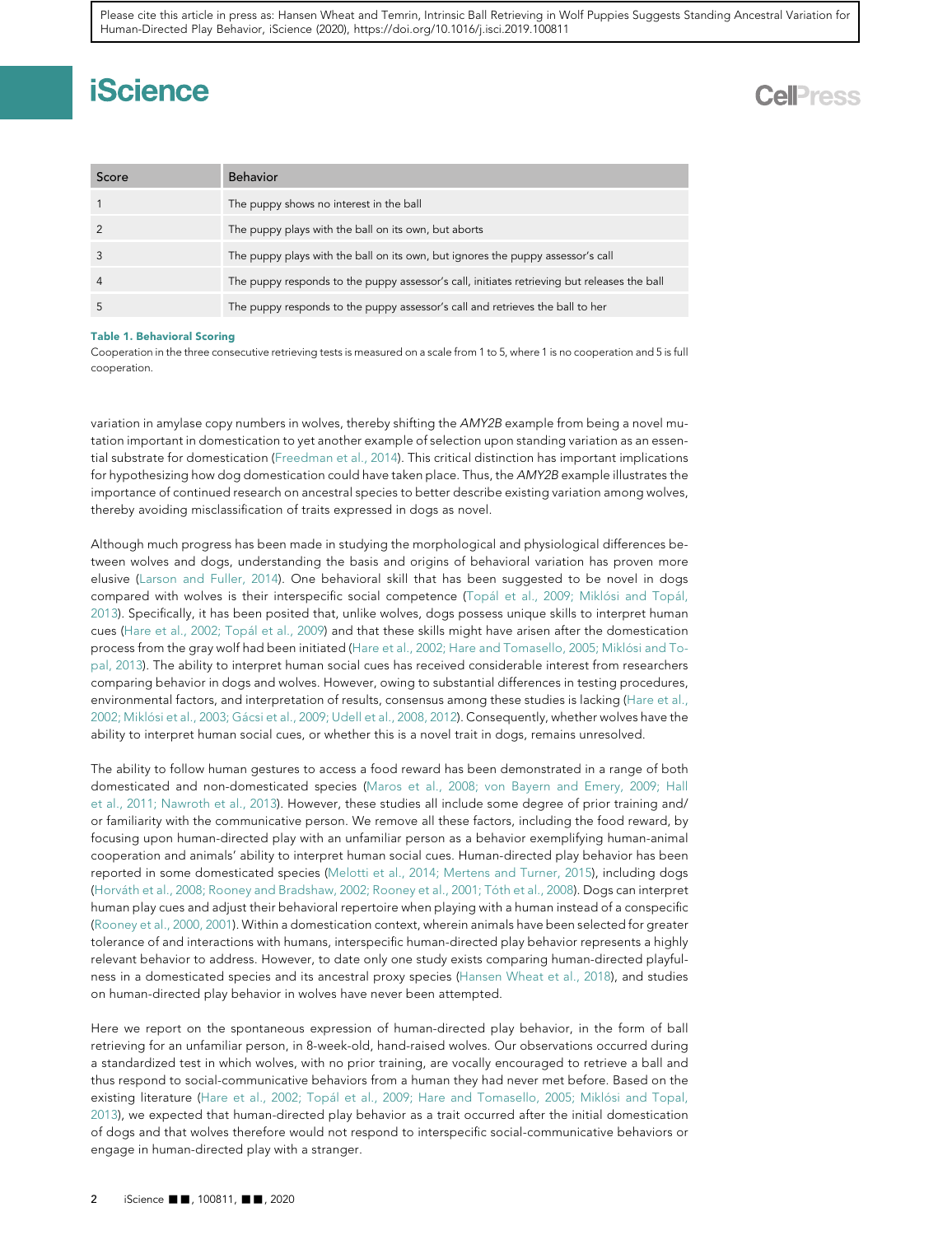# **iScience**

## **Cell**<sup>ress</sup>

<span id="page-3-0"></span>

#### Figure 1. Behavioral Scores

Cooperation scores in the retrieving test for 13 wolves on three consecutive trials (shading from light to dark with the first trial being light, second medium, and third dark). Behavior is scored on a scale from 1 to 5. Only scores 4 and 5 include partial or full retrieving, respectively. Photo credit: Christina Hansen Wheat.

#### RESULTS

Our observations occurred during a subtest in a standardized test battery aimed at describing the behavior of puppies at the age of 7–9 weeks. Specifically, the subtest quantifies social play and cooperation with an unfamiliar person, the puppy assessor, who throws a tennis ball across the test room. The puppy is given the opportunity to chase after and play with the ball, before the puppy assessor encourages the puppy to cooperate with her and retrieve the ball to her. The subtest is repeated three consecutive times and cooperation is scored on a scale from 1 to 5, where 1 is no expressed interest in the ball and 5 is full cooperation/ retrieving ([Table 1\)](#page-2-0). Thirteen hand-raised wolf puppies were subjected to this test at the age of 8 weeks. Wolves had not been trained and had only spent time with their caregivers prior to testing, i.e. at the time of testing it was the first time they interacted with an unfamiliar person.

Three wolves, all from the 2016 litter, fully retrieved the ball at least two times, and one of those wolves fully retrieved the ball all three times (Score: 5, [Figure 1,](#page-3-0) [Video S1\)](#page-4-9). One of the wolves fully retrieving the ball two times also played with the ball in one of the trials, but ignored the puppy assessor's call (score: 3, [Video S2](#page-4-9)). One wolf from the 2014 litter and one from the 2016 litter showed some interest in playing with the ball on at least one trial but aborted (Score: 2). Eight wolves (four from the 2014 litter, both from the 2015 litter and two from the 2016 litter) showed no interest in the ball in any of the three trials (Score: 1, [Video S3](#page-4-9)).

#### **DISCUSSION**

Here we provide the first empirical evidence that wolves, and not only dogs, express interspecific play with a human based on social-communicative cues. Our finding is surprising given that dogs' ability to interpret social-communicative behavior expressed by humans has been suggested to be a novel trait occurring after domestication had been initiated (Hare et al., 2002; Hare and Tomasello, 2005; Topál et al., 2009; Miklósi [and Topal, 2013](#page-5-7)). Importantly, our results suggest that, although probably rare, standing variation in the expression of human-directed behavior, including play, in ancestral populations could have been an important target for early selective pressures exerted during dog domestication.

Our observations of three wolf puppies retrieving a ball are highly relevant for the on-going discussion on how domestication affects behavior and further have significant implications for our understanding and expectations of the genetic foundations of behavior in modern-day dogs. Specifically, in relation to current attempts to reveal the genomic basis of behavioral changes during domestication ([Pendleton et al.,](#page-5-12) [2018; Freedman et al., 2014; Kukekova et al., 2018\)](#page-5-12), our observations indicate that signatures of selection for human-directed behavior in dogs are likely to be weak and prone to false positives (sensu lato [Messer](#page-5-13) [and Petrov, 2013; Pritchard et al., 2010\)](#page-5-13). This is because (1) we must now consider that selection likely acted upon standing variation in interspecific social-communicative behavior in wolves, (2) this behavior almost certainly has a polygenic genetic architecture, and (3) samples sizes in recent genomic studies are small and therefore lacking sufficient power to detect the expected selection dynamics.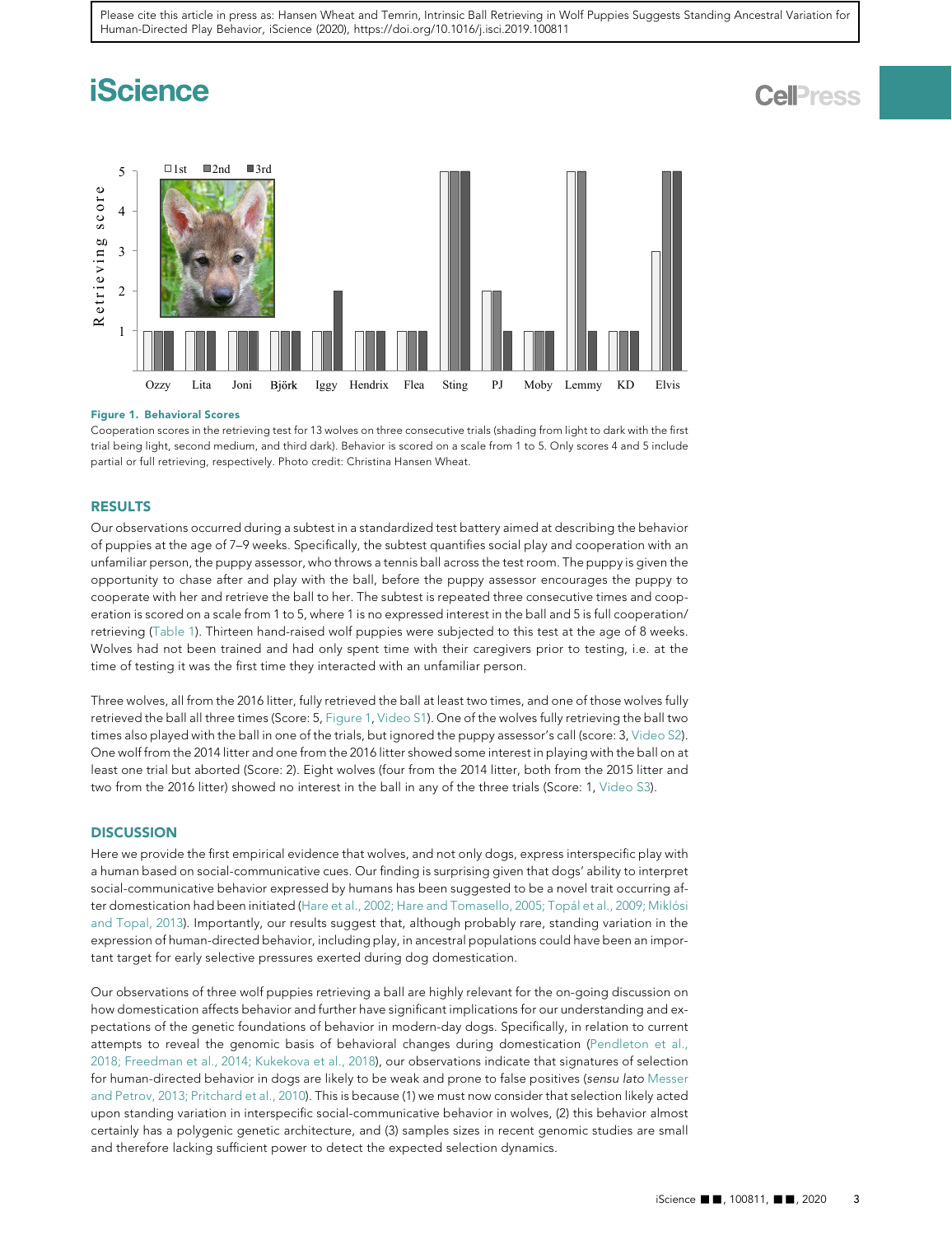# **iScience**

In sum, we argue that, to answer questions about the evolutionary foundation of dog behavior, research attention should refocus away from solely conducting direct species comparisons and include studies upon whether or not specific behavioral variation inherently exists among wolves. Identifying such instances has important ramifications upon expectations of how dog domestication proceeded.

#### Limitations of the Study

We present results based on a limited number of wolves. However, because our results provide proof of concept by demonstrating the presence of a specific behavioral trait in wolves, the number of tested individuals is not crucial for the interpretation of our results.

#### **METHODS**

All methods can be found in the accompanying [Transparent Methods supplemental file](#page-4-9).

#### <span id="page-4-9"></span>SUPPLEMENTAL INFORMATION

Supplemental Information can be found online at [https://doi.org/10.1016/j.isci.2019.100811.](https://doi.org/10.1016/j.isci.2019.100811)

#### ACKNOWLEDGMENTS

We wish to thank Stockholm University for funding this study; our hand-raisers Patricia Berner, Anna Björk, Marjut Pokela, Linn Larsson, Charles Gent, Åsa Lycke, Erika Grasser, Joanna Schinner, Yrsa Andersson, Christoffer Sernert, and Mija Jansson; the staff at Tovetorp Zoological Research Station; the puppy assessors Ingrid Tapper and Inga-Lill Larsson of the Working Dog Association for their help conducting the tests; Wouter van der Bijl and Christopher W. Wheat for helpful comments on the manuscript; and Olle Lindestad for designing the graphical abstract.

#### AUTHOR CONTRIBUTIONS

C.H.W. and H.T. conceived the study and arranged the testing. C.H.W. wrote the manuscript with input from H.T. Both authors approved of the final version of this manuscript.

#### DECLARATION OF INTERESTS

The authors declare no competing interests.

Received: August 29, 2019 Revised: December 4, 2019 Accepted: December 24, 2019 Published: January 16, 2020

#### **REFERENCES**

[Anderson, T.M., vonHoldt, B.M., Candille, S.I.,](http://refhub.elsevier.com/S2589-0042(19)30557-7/sref1) [Musiani, M., Greco, C., Stahler, D.R., Smith, D.W.,](http://refhub.elsevier.com/S2589-0042(19)30557-7/sref1) [Padhukasahasram, B., Randi, E., Leonard, J.A.,](http://refhub.elsevier.com/S2589-0042(19)30557-7/sref1) [et al. \(2009\). Molecular and evolutionary history of](http://refhub.elsevier.com/S2589-0042(19)30557-7/sref1) [melanism in North American gray wolves. Science](http://refhub.elsevier.com/S2589-0042(19)30557-7/sref1) 323[, 1339–1343.](http://refhub.elsevier.com/S2589-0042(19)30557-7/sref1)

<span id="page-4-6"></span>[Axelsson, E., Ratnakumar, A., Arendt, M.-L.,](http://refhub.elsevier.com/S2589-0042(19)30557-7/sref2) [Maqbool, K., Webster, M.T., Perloski, M., Liberg,](http://refhub.elsevier.com/S2589-0042(19)30557-7/sref2) O., Arnemo, J.M., Hedhammar, Å., and Lindblad-[Toh, K. \(2014\). The genomic signature of dog](http://refhub.elsevier.com/S2589-0042(19)30557-7/sref2) [domestication reveals adaptation to a starch-rich](http://refhub.elsevier.com/S2589-0042(19)30557-7/sref2) [diet. Nature](http://refhub.elsevier.com/S2589-0042(19)30557-7/sref2) 495, 360–364.

<span id="page-4-1"></span>[Barrett, R., and Schluter, D. \(2008\). Adaptation](http://refhub.elsevier.com/S2589-0042(19)30557-7/sref3) [from standing genetic variation. Trends Ecol.](http://refhub.elsevier.com/S2589-0042(19)30557-7/sref3) Evol. 23[, 38–44.](http://refhub.elsevier.com/S2589-0042(19)30557-7/sref3)

<span id="page-4-2"></span>[Belyaev, D.K., Plyusnina, I.Z., and Trut, L.N. \(1985\).](http://refhub.elsevier.com/S2589-0042(19)30557-7/sref4) [Domestication in the silver fox \(](http://refhub.elsevier.com/S2589-0042(19)30557-7/sref4)Vulpes fulvus [Desm\): changes in physiological boundaries of](http://refhub.elsevier.com/S2589-0042(19)30557-7/sref4) [the sensitive period of primary socialization.](http://refhub.elsevier.com/S2589-0042(19)30557-7/sref4) [Appl. Anim. Behav. Sci.](http://refhub.elsevier.com/S2589-0042(19)30557-7/sref4) 13, 359–370.

<span id="page-4-5"></span>[Candille, S.I., Kaelin, C.B., Cattanach, B.M., Yu, B.,](http://refhub.elsevier.com/S2589-0042(19)30557-7/sref5) [Thompson, D.A., Nix, M.A., Kerns, J.A., Schmutz,](http://refhub.elsevier.com/S2589-0042(19)30557-7/sref5) [S.M., Millhauser, G.L., and Barsh, G.S. \(2007\). A](http://refhub.elsevier.com/S2589-0042(19)30557-7/sref5) [defensin mutation causes black coat color in](http://refhub.elsevier.com/S2589-0042(19)30557-7/sref5) [domestic dogs. Science](http://refhub.elsevier.com/S2589-0042(19)30557-7/sref5) 318, 1418–1423.

<span id="page-4-0"></span>[Darwin, C. \(1868\). The Variation of Animals and](http://refhub.elsevier.com/S2589-0042(19)30557-7/sref6) [Plants under Domestication \(John Murray,](http://refhub.elsevier.com/S2589-0042(19)30557-7/sref6) [Albermarle Street\).](http://refhub.elsevier.com/S2589-0042(19)30557-7/sref6)

<span id="page-4-3"></span>[Dobney, K., and Larson, G. \(2006\). Genetics and](http://refhub.elsevier.com/S2589-0042(19)30557-7/sref7) [animal domestication: new windows on an elusive](http://refhub.elsevier.com/S2589-0042(19)30557-7/sref7) [process. J. Zool.](http://refhub.elsevier.com/S2589-0042(19)30557-7/sref7) 269, 261–271.

<span id="page-4-4"></span>[Driscoll, C.A., Macdonald, D.W., and O'Brien, S.J.](http://refhub.elsevier.com/S2589-0042(19)30557-7/sref8) [\(2009\). From wild animals to domestic pets, an](http://refhub.elsevier.com/S2589-0042(19)30557-7/sref8) [evolutionary view of domestication. Proc. Natl.](http://refhub.elsevier.com/S2589-0042(19)30557-7/sref8) [Acad. Sci. U S A](http://refhub.elsevier.com/S2589-0042(19)30557-7/sref8) 106, 9971–9978.

<span id="page-4-7"></span>[Freedman, A.H., Gronau, I., Schweizer, R.M.,](http://refhub.elsevier.com/S2589-0042(19)30557-7/sref9) [Vecchyo, D.O.-D., Han, E., Silva, P.M., Galaverni,](http://refhub.elsevier.com/S2589-0042(19)30557-7/sref9) [M., Fan, Z., Marx, P., Lorente-Galdos, B., et al.](http://refhub.elsevier.com/S2589-0042(19)30557-7/sref9) [\(2014\). Genome sequencing highlights the](http://refhub.elsevier.com/S2589-0042(19)30557-7/sref9)

[dynamic early history of dogs L. Andersson. PLoS](http://refhub.elsevier.com/S2589-0042(19)30557-7/sref9) Genet. 10[, e1004016.](http://refhub.elsevier.com/S2589-0042(19)30557-7/sref9)

Gácsi, M., Gyoöri, B., Virá[nyi, Z., Kubinyi, E.,](http://refhub.elsevier.com/S2589-0042(19)30557-7/sref10) Range, F., Belény, B., and Miklósi, Á. (2009). [Explaining dog wolf differences in utilizing human](http://refhub.elsevier.com/S2589-0042(19)30557-7/sref10) [pointing gestures: selection for synergistic shifts](http://refhub.elsevier.com/S2589-0042(19)30557-7/sref10) [in the development of some social skills C. Allen.](http://refhub.elsevier.com/S2589-0042(19)30557-7/sref10) [PLoS One](http://refhub.elsevier.com/S2589-0042(19)30557-7/sref10) 4, e6584.

[Hall, N.J., Udell, M.A.R., Dorey, N.R., Walsh, A.L.,](http://refhub.elsevier.com/S2589-0042(19)30557-7/sref11) [and Wynne, C.D.L. \(2011\). Megachiropteran bats](http://refhub.elsevier.com/S2589-0042(19)30557-7/sref11) [\(pteropus\) utilize human referential stimuli to](http://refhub.elsevier.com/S2589-0042(19)30557-7/sref11) [locate hidden food. J. Comp. Psychol.](http://refhub.elsevier.com/S2589-0042(19)30557-7/sref11) 125, [341–346.](http://refhub.elsevier.com/S2589-0042(19)30557-7/sref11)

<span id="page-4-8"></span>[Hansen Wheat, C., Fitzpatrick, J., Tapper, I., and](http://refhub.elsevier.com/S2589-0042(19)30557-7/sref12) [Temrin, H. \(2018\). Wolf \(](http://refhub.elsevier.com/S2589-0042(19)30557-7/sref12)Canis lupus) hybrids [highlight the importance of human-directed play](http://refhub.elsevier.com/S2589-0042(19)30557-7/sref12) [behavior during domestication of dogs \(](http://refhub.elsevier.com/S2589-0042(19)30557-7/sref12)Canis familiaris[\). J. Comp. Psychol.](http://refhub.elsevier.com/S2589-0042(19)30557-7/sref12) 32, 373–381.

## **Cell**<sup>ress</sup>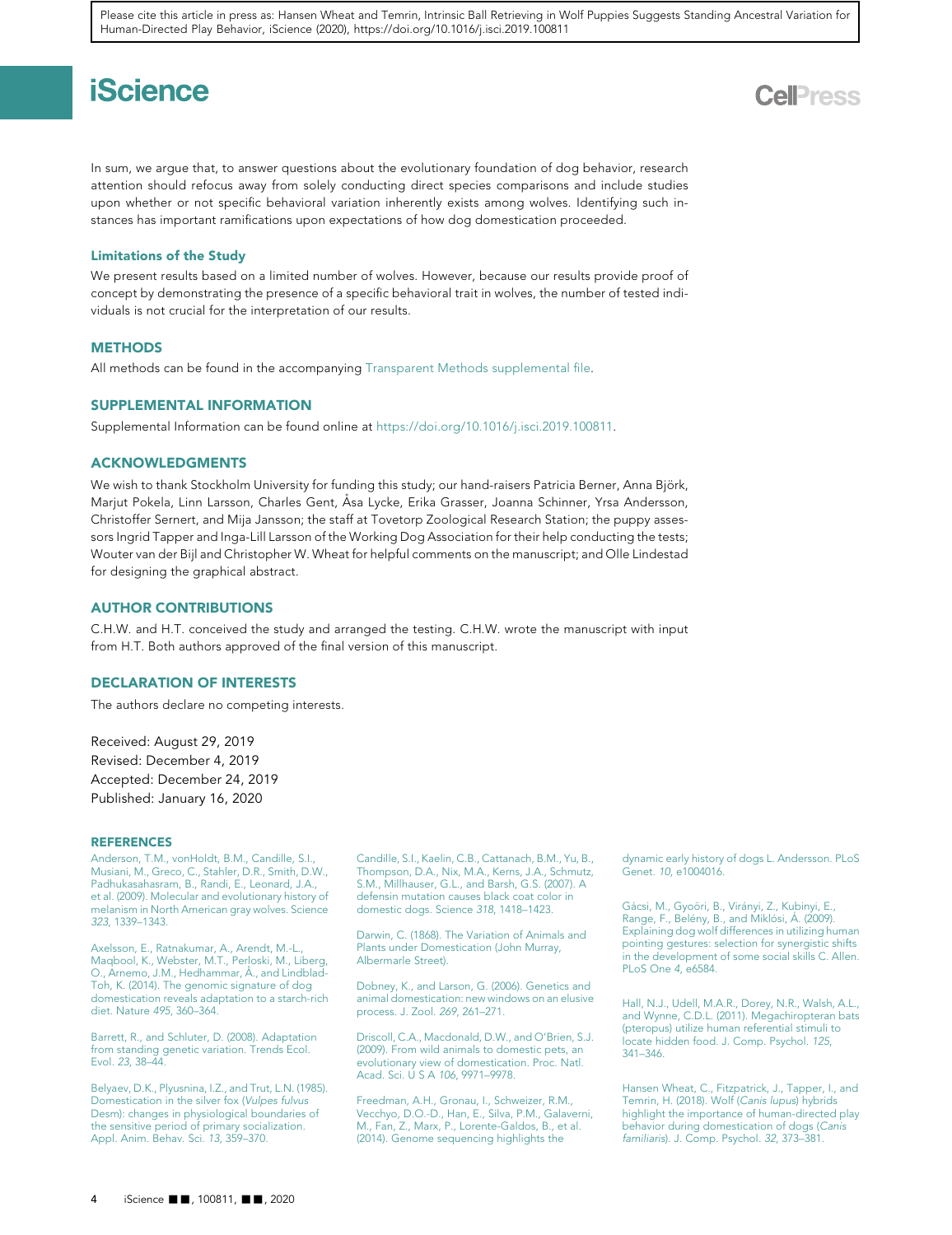## **iScience**

## **CellPress**

<span id="page-5-7"></span>[Hare, B., Brown, M., Williamson, C., and](http://refhub.elsevier.com/S2589-0042(19)30557-7/sref13) [Tomasello, M. \(2002\). The domestication of social](http://refhub.elsevier.com/S2589-0042(19)30557-7/sref13) [cognition in dogs. Science](http://refhub.elsevier.com/S2589-0042(19)30557-7/sref13) 298, 1634–1636.

[Hare, B., and Tomasello, M. \(2005\). Human-like](http://refhub.elsevier.com/S2589-0042(19)30557-7/sref14) [social skills in dogs? Trends Cogn. Sci.](http://refhub.elsevier.com/S2589-0042(19)30557-7/sref14) 9, 439–444.

<span id="page-5-10"></span>Horváth, Z., Dòka, A., and Miklósi, Á. (2008). [Affiliative and disciplinary behavior of human](http://refhub.elsevier.com/S2589-0042(19)30557-7/sref15) [handlers during play with their dog affects](http://refhub.elsevier.com/S2589-0042(19)30557-7/sref15) [cortisol concentrations in opposite directions.](http://refhub.elsevier.com/S2589-0042(19)30557-7/sref15) [Horm. Behav.](http://refhub.elsevier.com/S2589-0042(19)30557-7/sref15) 54, 107–114.

[Kukekova, A.V., Johnson, J.L., Xiang, X., Feng, S.,](http://refhub.elsevier.com/S2589-0042(19)30557-7/sref16) [Liu, S., Rando, H.M., Kharlamova, A.V., Herbeck,](http://refhub.elsevier.com/S2589-0042(19)30557-7/sref16) [Y., Serdyukova, N.A., Xiong, Z., et al. \(2018\). Red](http://refhub.elsevier.com/S2589-0042(19)30557-7/sref16) [fox genome assembly identifies genomic regions](http://refhub.elsevier.com/S2589-0042(19)30557-7/sref16) [associated with tame and aggressive behaviours.](http://refhub.elsevier.com/S2589-0042(19)30557-7/sref16) [Nat. Ecol. Evol.](http://refhub.elsevier.com/S2589-0042(19)30557-7/sref16) 2, 1479–1491.

<span id="page-5-5"></span>[Larson, G., and Fuller, D.Q. \(2014\). The evolution](http://refhub.elsevier.com/S2589-0042(19)30557-7/sref17) [of animal domestication. Annu. Rev. Ecol. Evol.](http://refhub.elsevier.com/S2589-0042(19)30557-7/sref17) Syst. 45[, 115–136.](http://refhub.elsevier.com/S2589-0042(19)30557-7/sref17)

<span id="page-5-1"></span>[Larson, G., Piperno, D.R., Allaby, R.G.,](http://refhub.elsevier.com/S2589-0042(19)30557-7/sref18) [Purugganan, M.D., Andersson, L., Arroyo-Kalin,](http://refhub.elsevier.com/S2589-0042(19)30557-7/sref18) [M., Barton, L., Climer Vigueira, C., Denham, T.,](http://refhub.elsevier.com/S2589-0042(19)30557-7/sref18) [Dobney, K., et al. \(2014\). Current perspectives](http://refhub.elsevier.com/S2589-0042(19)30557-7/sref18) [and the future of domestication studies. Proc.](http://refhub.elsevier.com/S2589-0042(19)30557-7/sref18) [Natl. Acad. Sci. U S A](http://refhub.elsevier.com/S2589-0042(19)30557-7/sref18) 111, 6139–6146.

<span id="page-5-8"></span>Maros, K., Gácsi, M., and Miklósi, Á. (2008). [Comprehension of human pointing gestures in](http://refhub.elsevier.com/S2589-0042(19)30557-7/sref19) horses (Equus caballus[\). Anim. Cogn.](http://refhub.elsevier.com/S2589-0042(19)30557-7/sref19) 11, [457–466.](http://refhub.elsevier.com/S2589-0042(19)30557-7/sref19)

<span id="page-5-9"></span>[Mehrkam, L.R., and Wynne, C.D.L. \(2014\).](http://refhub.elsevier.com/S2589-0042(19)30557-7/sref20) [Behavioral differences among breeds of](http://refhub.elsevier.com/S2589-0042(19)30557-7/sref20) [domestic dogs \(](http://refhub.elsevier.com/S2589-0042(19)30557-7/sref20)Canis lupus familiaris): current [status of the science. Appl. Anim. Behav. Sci.](http://refhub.elsevier.com/S2589-0042(19)30557-7/sref20) 155, [12–27.](http://refhub.elsevier.com/S2589-0042(19)30557-7/sref20)

[Melotti, L., Bailoo, J., Murphy, E., Burman, O., and](http://refhub.elsevier.com/S2589-0042(19)30557-7/sref21) [Wurbe, H. \(2014\). Play in rats: association across](http://refhub.elsevier.com/S2589-0042(19)30557-7/sref21) [contexts and types, and analysis of structure.](http://refhub.elsevier.com/S2589-0042(19)30557-7/sref21) [Anim. Behav. Cogn.](http://refhub.elsevier.com/S2589-0042(19)30557-7/sref21) 1, 489–501.

[Mertens, C., and Turner, D.C. \(2015\).](http://refhub.elsevier.com/S2589-0042(19)30557-7/sref22) [Experimental analysis of human-cat interactions](http://refhub.elsevier.com/S2589-0042(19)30557-7/sref22) during first encounters. Anthrozoös 2, 83-97.

<span id="page-5-13"></span>[Messer, P.W., and Petrov, D.A. \(2013\). Population](http://refhub.elsevier.com/S2589-0042(19)30557-7/sref23) [genomics of rapid adaptation by soft selective](http://refhub.elsevier.com/S2589-0042(19)30557-7/sref23) [sweeps. Trends Ecol. Evol.](http://refhub.elsevier.com/S2589-0042(19)30557-7/sref23) 28, 659–669.

Miklósi, Á[., and Topal, J. \(2013\). What does it take](http://refhub.elsevier.com/S2589-0042(19)30557-7/sref24)<br>to become "best friends?" Evolutionary changes [in canine social competence. Trends Cogn. Sci.](http://refhub.elsevier.com/S2589-0042(19)30557-7/sref24) 17[, 287–294.](http://refhub.elsevier.com/S2589-0042(19)30557-7/sref24)

Miklósi, Á., Kubinyi, E., Topál, J., Gácsi, M., Virányi, Z., and Csányi, V. (2003). A simple reason<br>[for a big difference. Curr. Biol.](http://refhub.elsevier.com/S2589-0042(19)30557-7/sref25) 13, 763–766.

[Nawroth, C., Ebersbach, M., and Borell von, E.](http://refhub.elsevier.com/S2589-0042(19)30557-7/sref26) [\(2013\). Juvenile domestic pigs \(](http://refhub.elsevier.com/S2589-0042(19)30557-7/sref26)Sus scrofa domestica[\) use human-given cues in an object](http://refhub.elsevier.com/S2589-0042(19)30557-7/sref26) [choice task. Anim. Cogn.](http://refhub.elsevier.com/S2589-0042(19)30557-7/sref26) 17, 701–713.

<span id="page-5-3"></span>[Ostrander, E.A., and Wayne, R.K. \(2005\). The](http://refhub.elsevier.com/S2589-0042(19)30557-7/sref27) [canine genome. Genome Res.](http://refhub.elsevier.com/S2589-0042(19)30557-7/sref27) 15, 1706–1716.

<span id="page-5-0"></span>[Parker, H.G., vonholdt, B.M., Quignon, P.,](http://refhub.elsevier.com/S2589-0042(19)30557-7/sref28) [Margulies, E.H., Shao, S., Mosher, D.S., Spady,](http://refhub.elsevier.com/S2589-0042(19)30557-7/sref28) [T.C., Elkahloun, A., Cargill, M., Jones, P.G., et al.](http://refhub.elsevier.com/S2589-0042(19)30557-7/sref28) [\(2009\). An expressed fgf4 retrogene is associated](http://refhub.elsevier.com/S2589-0042(19)30557-7/sref28) [with breed-defining chondrodysplasia in](http://refhub.elsevier.com/S2589-0042(19)30557-7/sref28) [domestic dogs. Science](http://refhub.elsevier.com/S2589-0042(19)30557-7/sref28) 325, 995-998.

<span id="page-5-12"></span>[Pendleton, A.L., Shen, F., Taravella, A.M., Emery,](http://refhub.elsevier.com/S2589-0042(19)30557-7/sref29) [S., Veeramah, K.R., Boyko, A.R., and Kidd, J.M.](http://refhub.elsevier.com/S2589-0042(19)30557-7/sref29) [\(2018\). Comparison of village dog and wolf](http://refhub.elsevier.com/S2589-0042(19)30557-7/sref29) [genomes highlights the role of the neural crest in](http://refhub.elsevier.com/S2589-0042(19)30557-7/sref29) [dog domestication. BMC Biol.](http://refhub.elsevier.com/S2589-0042(19)30557-7/sref29) 16, 64.

[Pritchard, J.K., Pickrell, J.K., and Coop, G. \(2010\).](http://refhub.elsevier.com/S2589-0042(19)30557-7/sref30) [The genetics of human adaptation: hard sweeps,](http://refhub.elsevier.com/S2589-0042(19)30557-7/sref30) [soft sweeps, and polygenic adaptation. Curr.](http://refhub.elsevier.com/S2589-0042(19)30557-7/sref30) Biol. 20[, R208–R215.](http://refhub.elsevier.com/S2589-0042(19)30557-7/sref30)

[Rooney, N.J., and Bradshaw, J.W.S. \(2002\). An](http://refhub.elsevier.com/S2589-0042(19)30557-7/sref31) [experimental study of the effects of play upon the](http://refhub.elsevier.com/S2589-0042(19)30557-7/sref31) [dog-human relationship. Appl. Anim. Behav. Sci.](http://refhub.elsevier.com/S2589-0042(19)30557-7/sref31) 75[, 161–176.](http://refhub.elsevier.com/S2589-0042(19)30557-7/sref31)

<span id="page-5-11"></span>[Rooney, N.J., Bradshaw, J.W.S., and Robinson,](http://refhub.elsevier.com/S2589-0042(19)30557-7/sref32) [I.H. \(2000\). A comparison of dog–dog and dog–](http://refhub.elsevier.com/S2589-0042(19)30557-7/sref32) [human play behaviour. Appl. Anim. Behav. Sci.](http://refhub.elsevier.com/S2589-0042(19)30557-7/sref32) 66[, 235–248.](http://refhub.elsevier.com/S2589-0042(19)30557-7/sref32)

[Rooney, N.J., Bradshaw, J.W.S., and Robinson,](http://refhub.elsevier.com/S2589-0042(19)30557-7/sref33) [I.H. \(2001\). Do dogs respond to play signals given](http://refhub.elsevier.com/S2589-0042(19)30557-7/sref33) [by humans? Anim. Behav.](http://refhub.elsevier.com/S2589-0042(19)30557-7/sref33) 61, 715–722.

<span id="page-5-4"></span>[Schoenebeck, J.J., Hutchinson, S.A., Byers, A.,](http://refhub.elsevier.com/S2589-0042(19)30557-7/sref34) [Beale, H.C., Carrington, B., Faden, D.L., Rimbault,](http://refhub.elsevier.com/S2589-0042(19)30557-7/sref34) [M., Decker, B., Kidd, J.M., Sood, R., and Boyko,](http://refhub.elsevier.com/S2589-0042(19)30557-7/sref34) [A.R. \(2012\). Variation of BMP3 contributes to dog](http://refhub.elsevier.com/S2589-0042(19)30557-7/sref34) [breed skull diversity T. Leeb. PLoS Genet.](http://refhub.elsevier.com/S2589-0042(19)30557-7/sref34) 8, [e1002849.](http://refhub.elsevier.com/S2589-0042(19)30557-7/sref34)

<span id="page-5-2"></span>[Svartberg, K. \(2006\). Breed-typical behaviour in](http://refhub.elsevier.com/S2589-0042(19)30557-7/sref35) [dogs—historical remnants or recent constructs?](http://refhub.elsevier.com/S2589-0042(19)30557-7/sref35) [Appl. Anim. Behav. Sci.](http://refhub.elsevier.com/S2589-0042(19)30557-7/sref35) 96, 293–313.

<span id="page-5-6"></span>Topál, J., Gergely, G., Erdőhegyi, Á., Csibra, G., and Miklósi, Á[. \(2009\). Differential sensitivity to](http://refhub.elsevier.com/S2589-0042(19)30557-7/sref36) [human communication in dogs, wolves and](http://refhub.elsevier.com/S2589-0042(19)30557-7/sref36) [human infants. Science](http://refhub.elsevier.com/S2589-0042(19)30557-7/sref36) 325, 1269–1272.

Tóth, L., Gácsi, M., Topál, J., and Miklósi, Á. [\(2008\). Playing styles and possible causative](http://refhub.elsevier.com/S2589-0042(19)30557-7/sref37) [factors in dogs' behaviour when playing with](http://refhub.elsevier.com/S2589-0042(19)30557-7/sref37) [humans. Appl. Anim. Behav. Sci.](http://refhub.elsevier.com/S2589-0042(19)30557-7/sref37) 114, 473–484.

[Trut, L., Oskina, I., and Kharlamova, A. \(2009\).](http://refhub.elsevier.com/S2589-0042(19)30557-7/sref38) [Animal evolution during domestication: the](http://refhub.elsevier.com/S2589-0042(19)30557-7/sref38) [domesticated fox as a model. Bioessays](http://refhub.elsevier.com/S2589-0042(19)30557-7/sref38) 31, [349–360.](http://refhub.elsevier.com/S2589-0042(19)30557-7/sref38)

[Udell, M.A.R., Spencer, J.M., Dorey, N.R., and](http://refhub.elsevier.com/S2589-0042(19)30557-7/sref39) [Wynne, C.D.L. \(2012\). Human-socialized wolves](http://refhub.elsevier.com/S2589-0042(19)30557-7/sref39) [follow diverse human gestures... and they may](http://refhub.elsevier.com/S2589-0042(19)30557-7/sref39) [not be alone. Int. J. Comp. Psychol.](http://refhub.elsevier.com/S2589-0042(19)30557-7/sref39) 25, 97–177.

[Udell, M.A.R., Dorey, N.R., and Wynne, C.D.L.](http://refhub.elsevier.com/S2589-0042(19)30557-7/sref40) [\(2008\). Wolves outperform dogs in following](http://refhub.elsevier.com/S2589-0042(19)30557-7/sref40) [human social cues. Anim. Behav.](http://refhub.elsevier.com/S2589-0042(19)30557-7/sref40) 76, 1767–1773.

[von Bayern, A.M.P., and Emery, N.J. \(2009\).](http://refhub.elsevier.com/S2589-0042(19)30557-7/sref41) [Jackdaws respond to human attentional states](http://refhub.elsevier.com/S2589-0042(19)30557-7/sref41) [and communicative cues in different contexts.](http://refhub.elsevier.com/S2589-0042(19)30557-7/sref41) [Curr. Biol.](http://refhub.elsevier.com/S2589-0042(19)30557-7/sref41) 19, 602–606.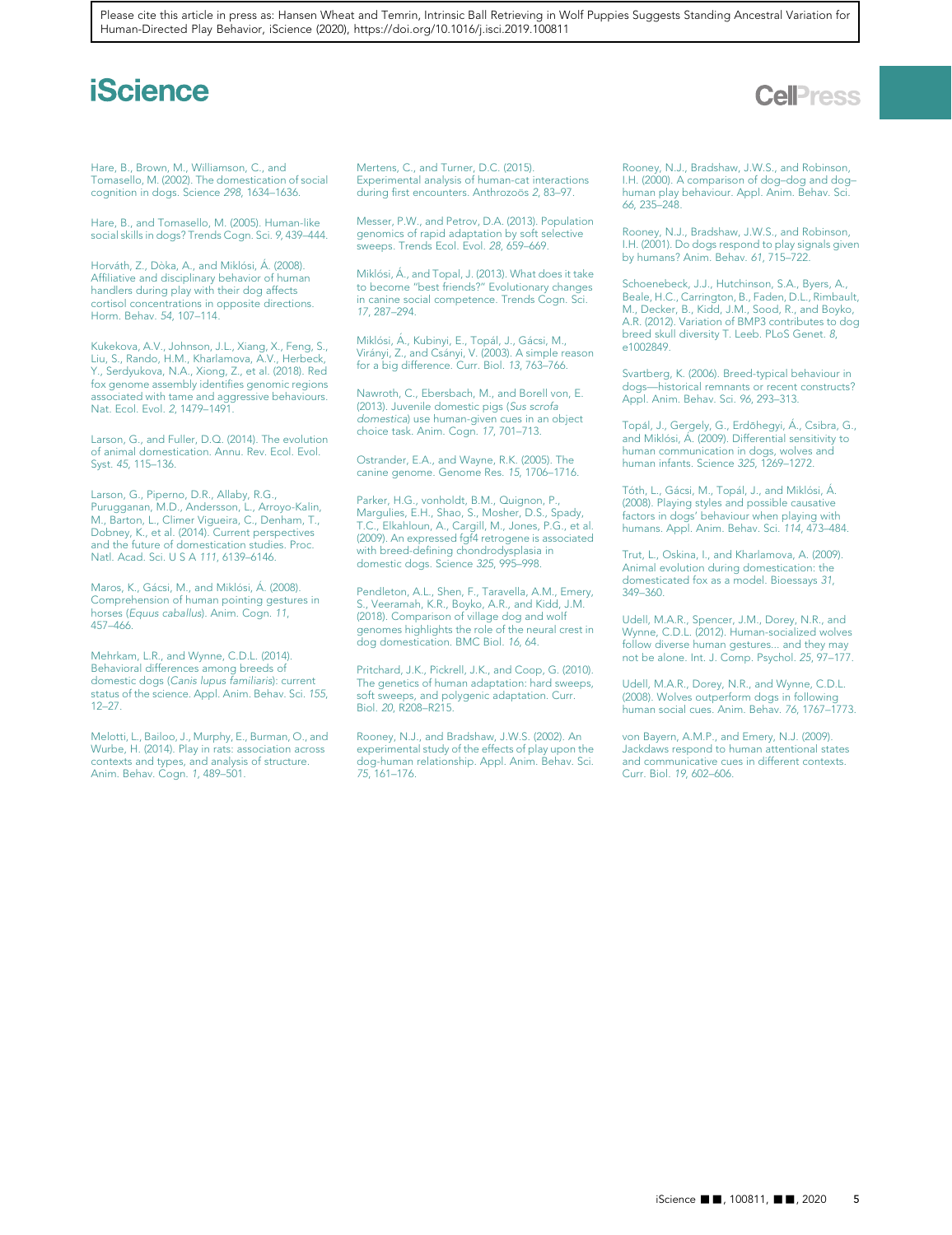$ISCI, Volume \blacksquare$ 

## Supplemental Information

Intrinsic Ball Retrieving in Wolf Puppies Suggests Standing Ancestral Variation for Human-Directed Play Behavior Christina Hansen Wheat and Hans Temrin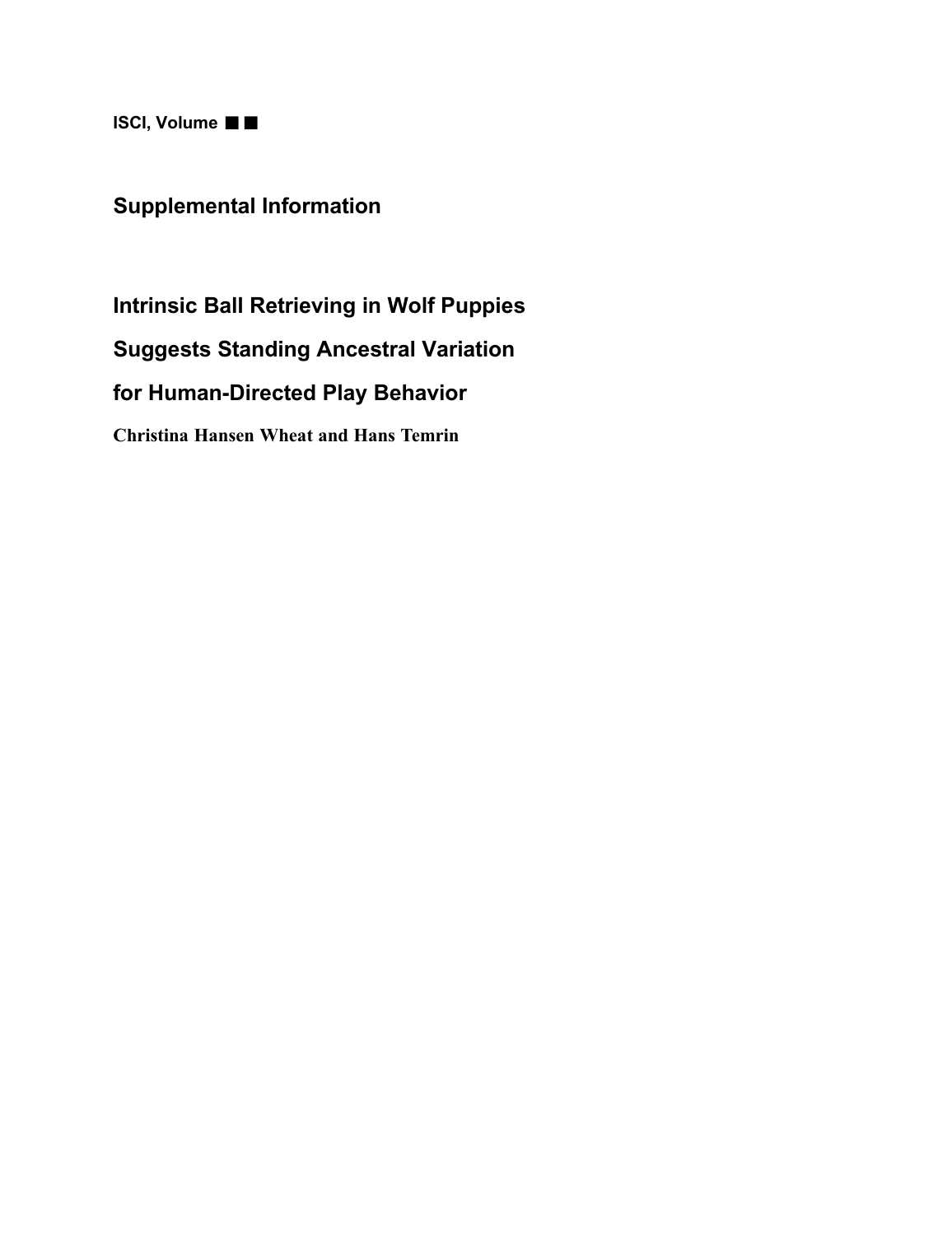## **Supplemental Information**

### Intrinsic ball retrieving in wolf puppies suggests standing ancestral variation for human-directed play behaviour

### Christina Hansen Wheat and Hans Temrin

*Department of Zoology, Stockholm University, SE-106 91 Stockholm, Sweden*

### **Transparent Methods**

### *a) Study animals*

From 2014 to 2016 we hand-raised three litters of European grey wolves  $(N = 13)$  at Tovetorp Zoological Research Station, Stockholm University, Sweden. The wolf litters from 2014, three females and two males, and 2015, two males, were full siblings. The 2016 wolf litter consisted of four males and two females and was not related to the wolf litters from 2014 and 2015. Hand-raising was initiated from the age of 10 days, before eye opening, for all litters. By choosing a hand-raising set-up, we were able to minimize environmental bias, including maternal effects, which is welldocumented to affect the development of behavioural patterns (Bray et al. 2017; Clark & Galef 1982; Wilsson & Sundgren 1998). Wolves were raised within litters and extensively socialized, which included 24-hour presence of human caregivers for the first eight weeks. All wolves were reared under standardized conditions across all three years. Hand-rearing was initiated in identical indoor rooms and at the age of five weeks the wolves were given access to smaller roofed outdoor enclosures. After a habituation period of one week, the wolves were given additional access to a larger fenced grass enclosure at six weeks of age. Thereafter the wolves had free access to the indoor room and the two enclosures during the day and access to the indoor room and the roofed enclosure during the night. Behavioural observations began at 10 days of age and behavioural testing was initiated at 6 weeks of age. Hand-raising, testing procedures and exposure to the new environments were standardized over all three years, which included the implementation of rules to assure that rearing was standardized across all caregivers. This included that wolves were never disciplined or trained. Both male and female hand-raisers were socializing the wolves across all three years. Wolves never met strangers until their vaccination program was completed at eight weeks of age and, importantly, not until the completion of the test in which the observations of this study were recorded. Behavioural testing prior to eight weeks of age did not include other people than the caregivers.

### *b) Behavioural sampling*

Wolves were tested in the Puppy Mental Assessment (PMA) at eight weeks of age. The PMA is a standardized behavioural test battery developed by the Swedish Working Dog Association based on the need to offer dog breeders a standardized test to describe puppy behaviour in specific situations. The results from the PMA can serve as a tool for dog breeders to choose suitable new owners for their puppies. As such, puppies are tested before they leave the breeder at seven to nine weeks of age. The PMA consists of 42 standardized tests situations covering behaviours in four main groups: 1) Social play with a stranger, here the puppy assessor, 2) Object play and object interest 3) Social comfortableness and fearfulness and 4) Interest in